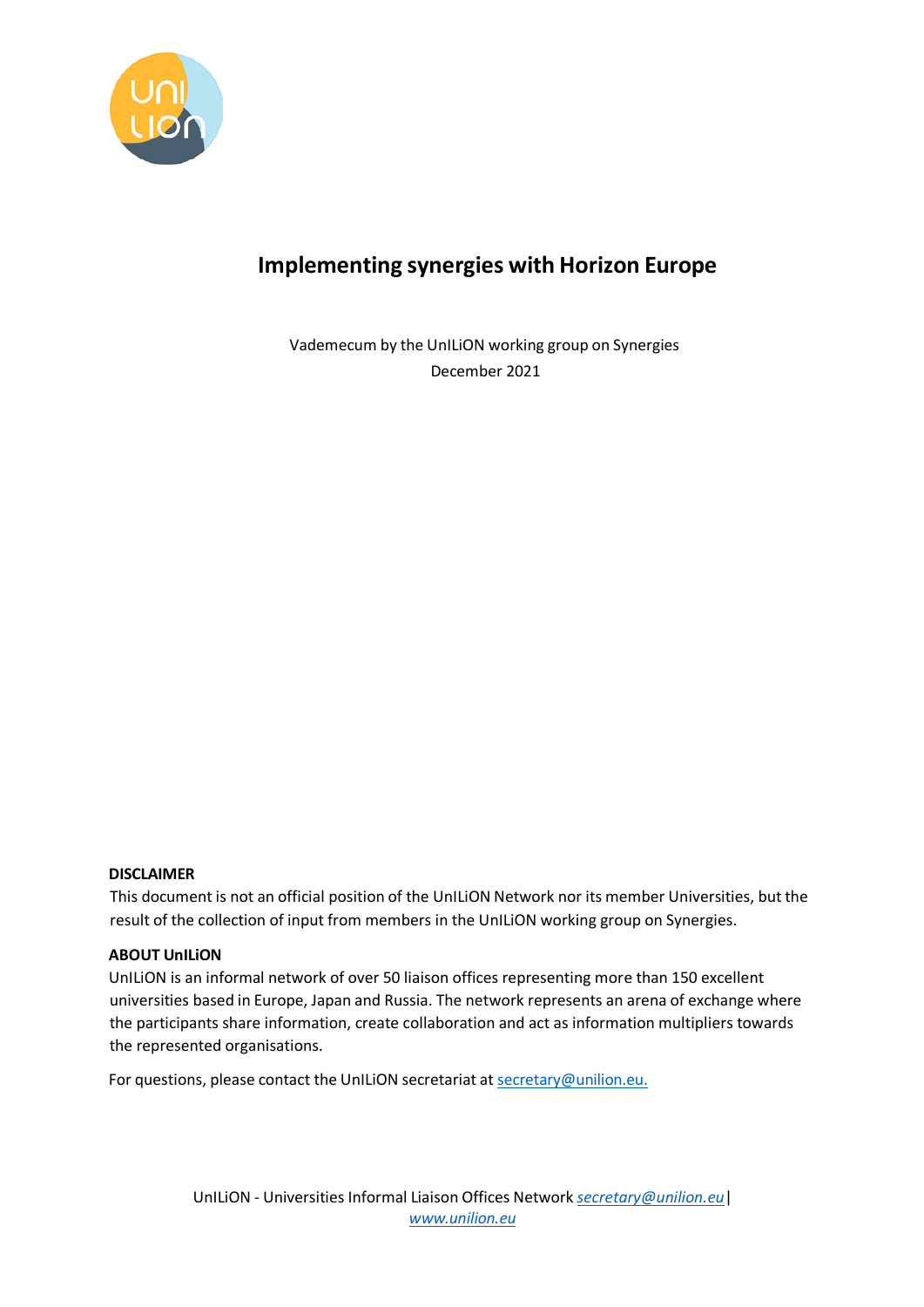

# Table of Contents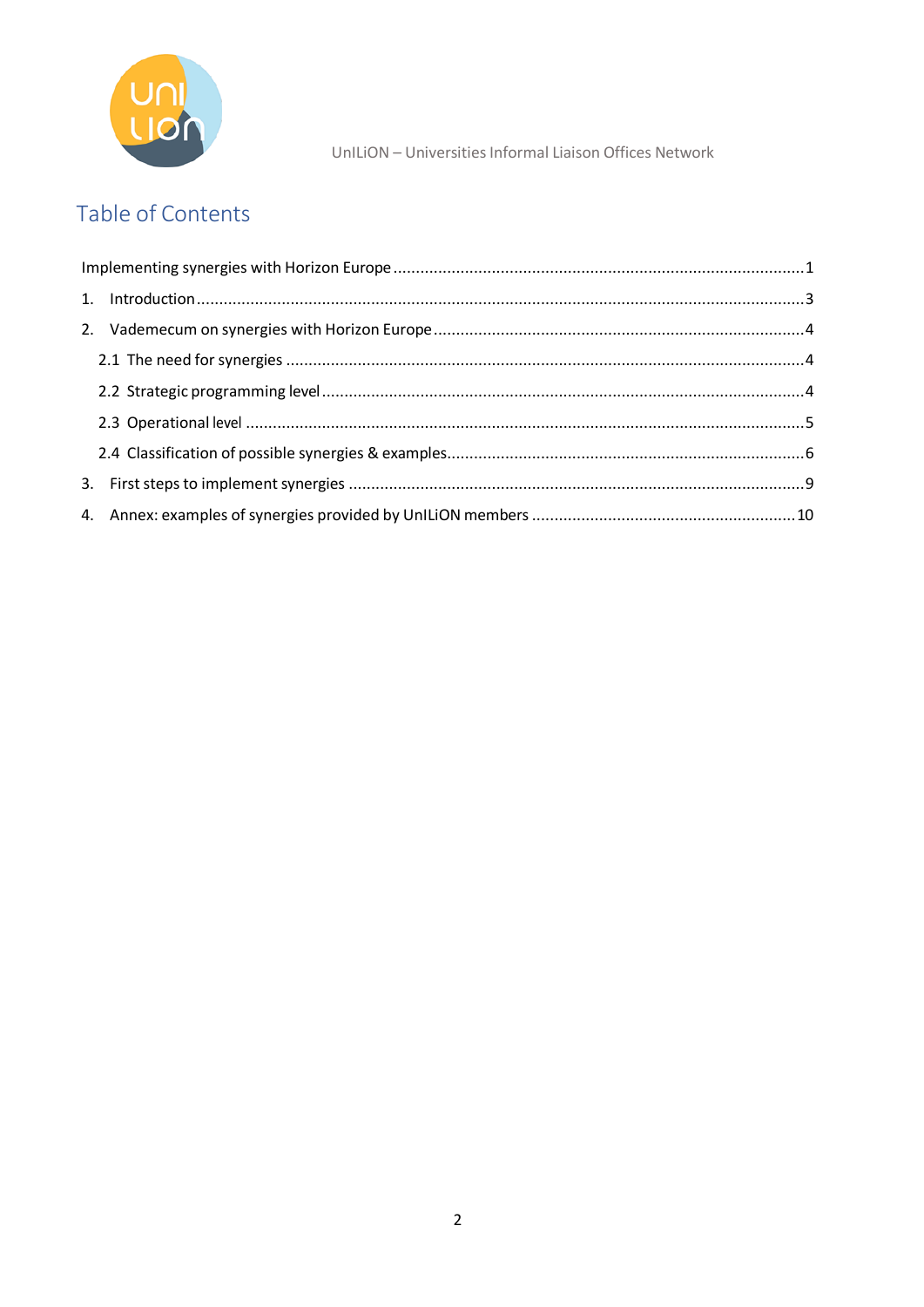

# **1. Introduction**

<span id="page-2-0"></span>The UnILiON working group on synergies, co-chaired by Ghent University and Aix-Marseille University, has kept track of the efforts made by the European Commission in the preparation of Horizon Europe to facilitate synergies with other funding progammes in the programming period 2021-2027. This vademecum synthesises the work that was done between March 2020 and November 2021 and takes stock of the opportunities for synergies with Horizon Europe.

This vademecum is addressed to Research support offices of the UnILiON network and beyond and serves to support them in their efforts to implement synergies between Horizon Europe and other Union programmes by presenting

- a) an overview of the main implementation modes and the legislative references to synergies in European Union funding programs in the programming period 2021-2027 and
- b) possible actions Research Support Offices can undertake to implement synergies.

### Acknowledgement

This vademecum is inspired by

- The *Vademecum<sup>1</sup>* published by GIURI (Gruppo Informale Uffici di Rappresentanza Italiani per la Ricerca e Innovazione) as published on February 2021.
- The work of the UnILiON synergies working group between March 2020 and November 2021
- Several representatives who were willing to discuss the topic of synergies with the UnILION wg from the following organisations: NRW (DE), DG RTD, DG REGIO, ERRIN, etc.

### Nota bene

This vademecum is a living document that will need to be updated according to future evolutions in the legislative framework.

<sup>&</sup>lt;sup>1</sup> http://download.apre.it/GIURI vademecum sinergie febbraio 2021.pdf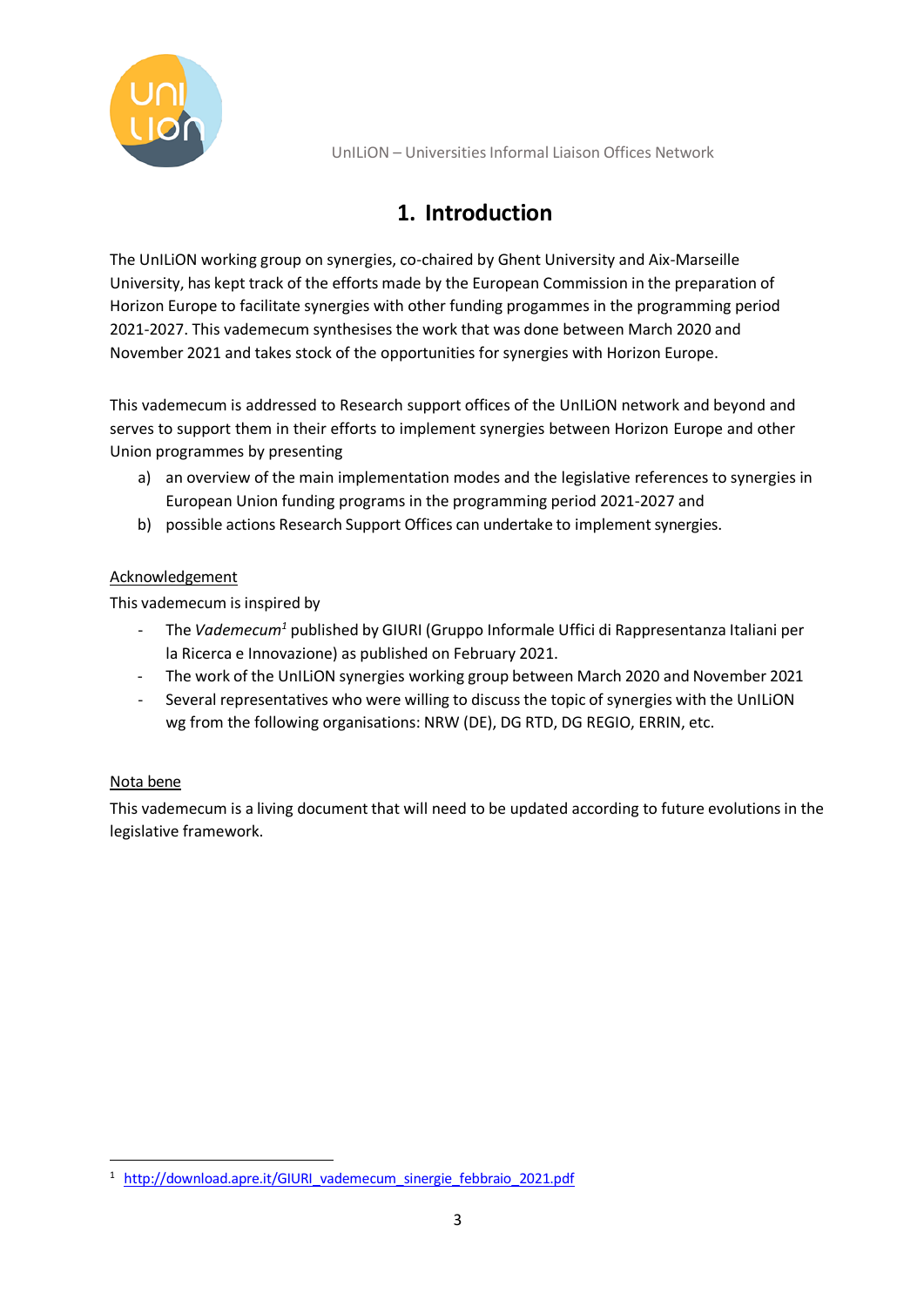

### **2. Vademecum on synergies with Horizon Europe**

# <span id="page-3-0"></span>2.1 The need for synergies

<span id="page-3-1"></span>The European Commission's [interim evaluation](https://ec.europa.eu/transparency/regdoc/rep/1/2018/EN/COM-2018-2-F1-EN-MAIN-PART-1.PDF) of Horizon 2020<sup>2</sup> and even of FP7 identified the need to improve synergies between Horizon Europe and other Union programmes, as an action point in. The European Parliament<sup>3</sup> and several high-level expert groups explicitly supported this call to have more synergies between the different EU funding programmes. As a result, implementing synergies became a core message of the European Commission's proposal for the Multiannual Financial Framework (MFF) 2021-2027 in May 2018 and stayed at the centre of the debate in the following negotiations on the MFF between the European institutes.

At the core of these debates was the recognition that the added-value of synergies needs to go beyond the combination of different funding streams to enlarge EU-budget for a certain policy or project. Synergies should aim at maximising scientific, economic and societal impact of public investments by bringing different perspectives together.

In order to implement them, synergies requires an alignment on three levels. At the policy level by constructing a shared vision, at strategic programming level through aligning objectives of different programmes and at operational level by providing consistent provisions in the frameworks.

This vademecum presents an overview on the opportunities forsynergies at the strategic programming level and the operational level.

# 2.2 Strategic programming level

<span id="page-3-2"></span>The objectives of the different funding streams should ideally be complementary, coherent and compatible to each other to ensure that synergies have an added-value and can be implemented. The Annex IV "SYNERGIES WITH OTHER UNION PROGRAMMES"<sup>4</sup> of the Horizon Europe regulation is instrumental in this perspective because it spells out how the different EU funding programmes align with Horizon Europe. **As it is included in the Horizon Europe Regulation, the Annex IV can be seen as a legal basis for Universities, Managing Authorities, Principal Investigators in EU projects, etc. to rely on in order to stimulate synergies in practice and convince evaluators about the relevance of a synergy as part of a project proposal, which can explicitly refer to this text**. Annex IV foresees an alignment between Horizon Europe and the

- European Regional Development Fund (ERDF)
- European Social Fund Plus (ESF+)
- European Agricultural Fund for Rural Development (EAFRD) and the European Agricultural Guarantee Fund (EAGF)
- European Maritime, Fisheries and Aquaculture Fund (EMFAF)
- $\bullet$  Erasmus+ (E+)

<sup>2</sup> <https://ec.europa.eu/transparency/regdoc/rep/1/2018/EN/COM-2018-2-F1-EN-MAIN-PART-1.PDF>

<sup>3</sup> [https://www.europarl.europa.eu/doceo/document/TA-8-2017-0253\\_EN.html](https://www.europarl.europa.eu/doceo/document/TA-8-2017-0253_EN.html)

<sup>4</sup> <https://eur-lex.europa.eu/eli/reg/2021/695/oj>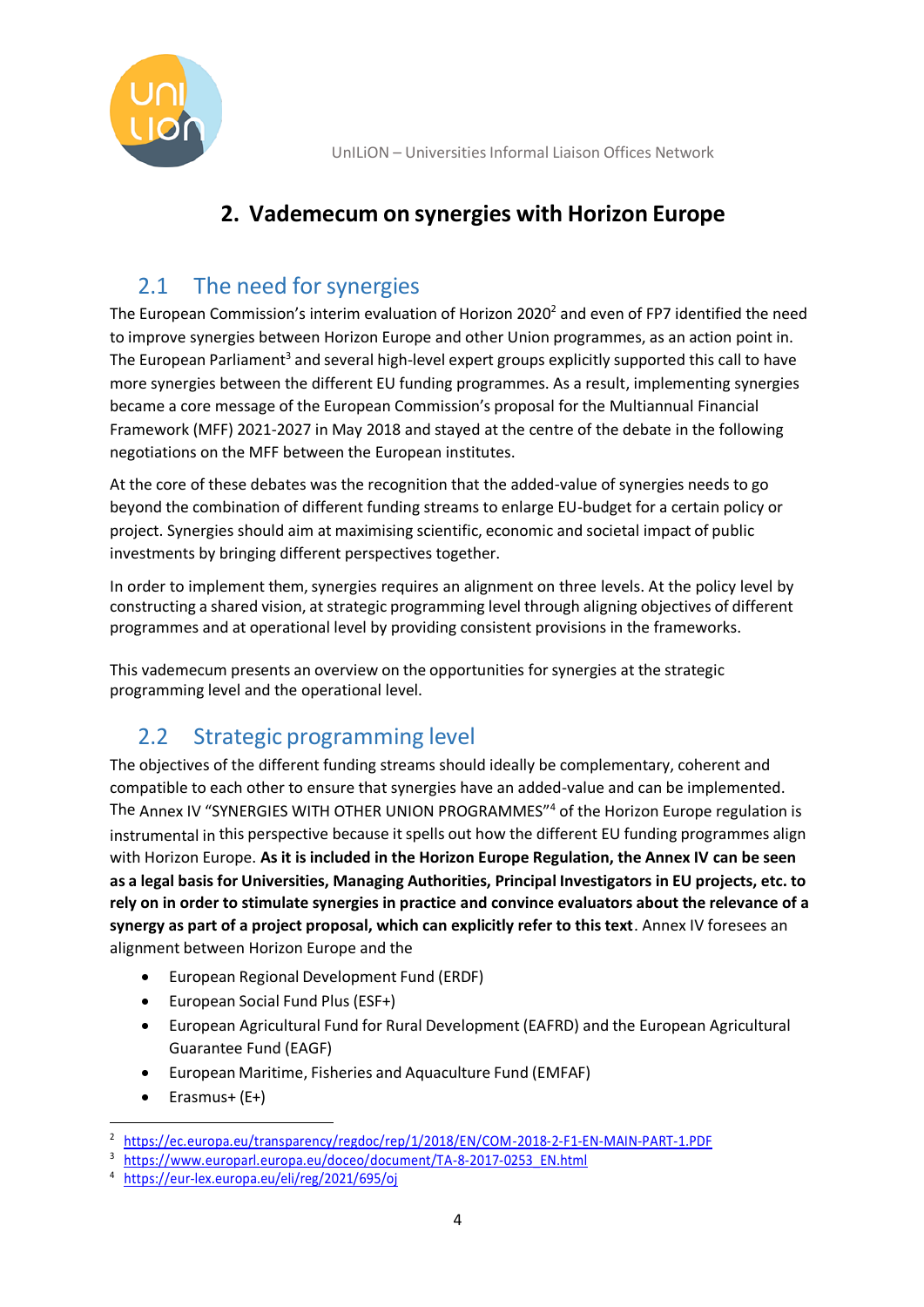

- Digital Europe Programme (DIGITAL)
- Connecting Europe Facility (CEF)
- EU4Health
- Programme for Environment and Climate Action (LIFE)
- Single Market Programme (SMP)
- InvestEU Programme
- Union Space Programme
- Creative Europe Programme (CREA)
- European Defence Fund (EDF)
- Innovation Fund (INNOVFUND)
- Internal Security Fund (ISF)
- Neighbourhood, Development and International Cooperation Instrument (NDICI) and the Instrument for Pre-accession Assistance (IPA III)
- Euratom Programme
- Just Transition Mechanism (JTM)
- Recovery and Resilience Facility (RREF)

It is important to note that up to 80% of the EU budget expenditure, regulated by the mentioned funding programmes, is managed by Member States through so-called 'shared management'<sup>5</sup>. Implementing synergies between Horizon Europe, which is directly managed by the European Commission, and shared management funds inevitably holds a strategic alignment of Horizon Europe with shared managed funds and vice-versa. Key in this alignment are the Smart Specialisation Strategies & Operational Programmes that provide input to and are reference documents for managing authorities in every region and country in the EU. It is beneficial to explore R&I links in these reference documents to ensure synergies.

# 2.3 Operational level

<span id="page-4-0"></span>To improve the implementation of synergies in 2021-2027, the European Commission initiated two initiatives:

#### **The eCorporate Model Grant Agreement and specific Model Grant Agreement of Horizon Europe**

The European Commission paid particular attention to facilitating synergies in the Model Grant Agreements (MGA's) it publishes for every fund. Starting from 2021 a new eCorporate MGA is applicable to all European grants financed under the MFF. With this eCorporate MGA, the European Commission aligns as much as possible the different funding rules of the Union programmes. In addition to the eCorporate MGA, a programme specific MGA spells out specific rules for every programme.

<sup>5</sup> [https://ec.europa.eu/info/strategy/eu-budget/how-it-works/annual-lifecycle/implementation/eu-budget](https://ec.europa.eu/info/strategy/eu-budget/how-it-works/annual-lifecycle/implementation/eu-budget-)[management-types\\_en](https://ec.europa.eu/info/strategy/eu-budget/how-it-works/annual-lifecycle/implementation/eu-budget-management-types_en)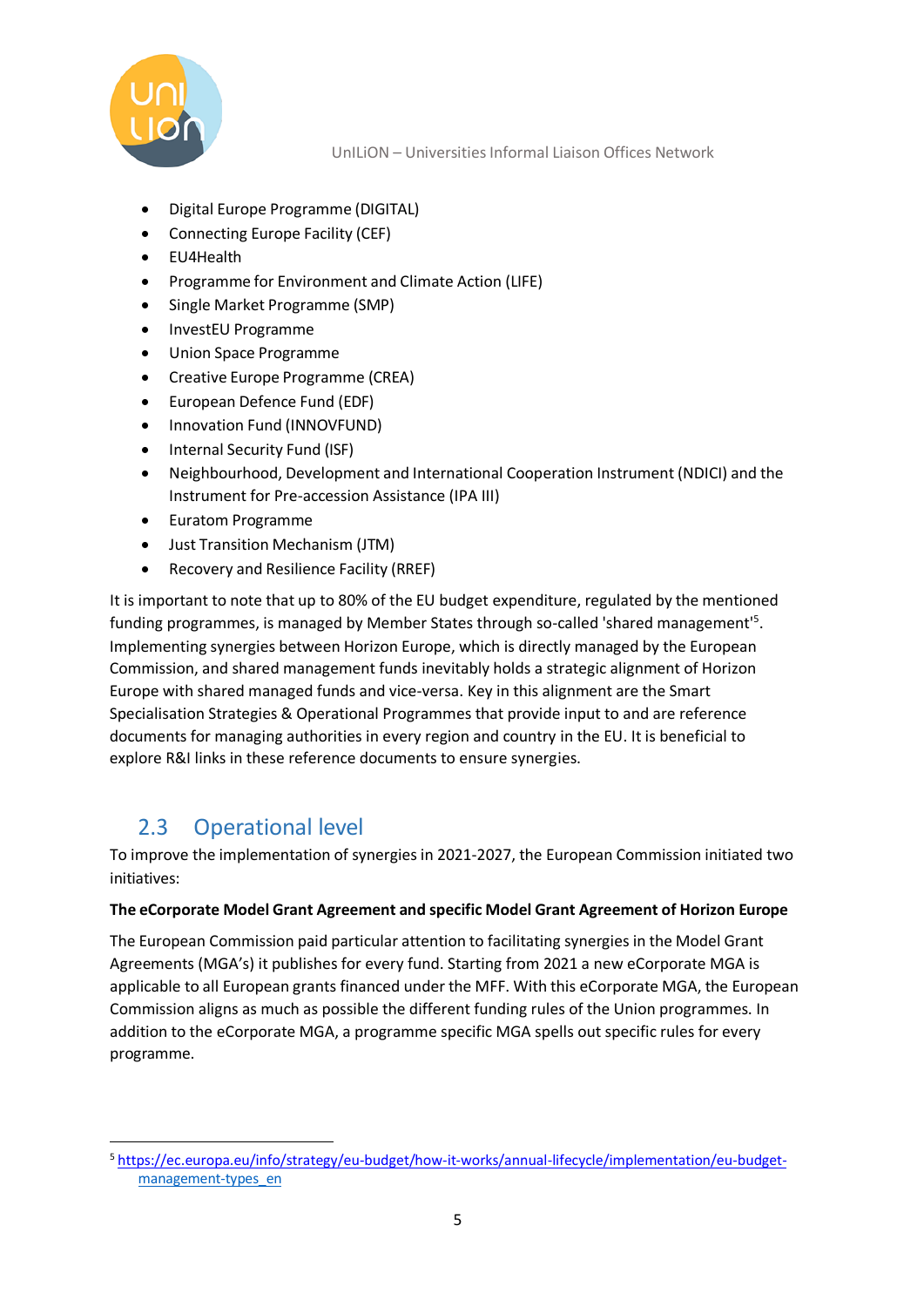

### **Revision General Block Exemption forstate aid (to be finalised in 2023)**

The revision of the GBER by the European Commission aims to clarify which projects selected at European level do not involve distortions of competition and therefore cannot be classified as State aid. The European Commission holds revisions or "targeted reviews" in several rounds, taking a stepby-step approach in revising the whole GBER. Examples of areas affected by the revisions, that are interesting in the face of synergies are:

- The treatment of R&I projects that have received a Seal of Excellence as well as projects that have been independently evaluated and independently selected as a result of transnational calls under Horizon Europe.
- The definitions of 'industrial research', 'technology infrastructure', etc. in order to define the right framework for investments in these actions.
- Exemptions on aid provided to co-fund Teaming actions
- …

This will be an ongoing process until the end of 2023.

More information can be found here: [https://ec.europa.eu/competition-policy/state](https://ec.europa.eu/competition-policy/state-aid/legislation/regulations_en)[aid/legislation/regulations\\_en](https://ec.europa.eu/competition-policy/state-aid/legislation/regulations_en)

# 2.4 Classification of possible synergies

<span id="page-5-0"></span>Taking into account the initiatives taken by the European Commission at the strategical and operational level, we may present an overview of implementation modes. The classification of implementation modes of synergies can be used to highlight the possibilities of synergies to your researchers, regional programming bodies, colleagues, etc. and make the implementation of synergies more attainable.

### **Alternative funding (updated in Horizon Europe)**

Description: This type of synergy was already possible during Horizon 2020 and is mostly associated with the use of the Seal of Excellence (SoE). The idea behind the SoE is to enhance the uptake of Horizon project proposals that were assessed as excellent but could not be funded due to insufficient call budget. With the SoE, these project proposals may be funded under ERDF, ESF+ or EAFRD – (so called 'alternative funding') depending on the decision of the managing authority responsible for implementing the corresponding cohesion policy programme, without a need for a separate technical evaluation. Horizon Europe eligible costs/funding rate apply. However, the compliance of the project proposal with the scope of the fund, the smart specialisation strategy constituting enabling condition and the objectives of the concerned programme must be ensured. This form of synergies is being updated and simplified with the reforms of the GBER.

Example: An ERDF Managing Authority (MA) of country X wants to fund Seal of Excellence proposals in the field of Bio economy, in line with the Smart Specialisation Strategy

The MA may prepare a call with criteria aligned with HE criteria and an adequate budget, deciding on the best option (open call, first come first served, fixed deadline). It is also possible that the MA directly selects these projects in line with the requirements of Article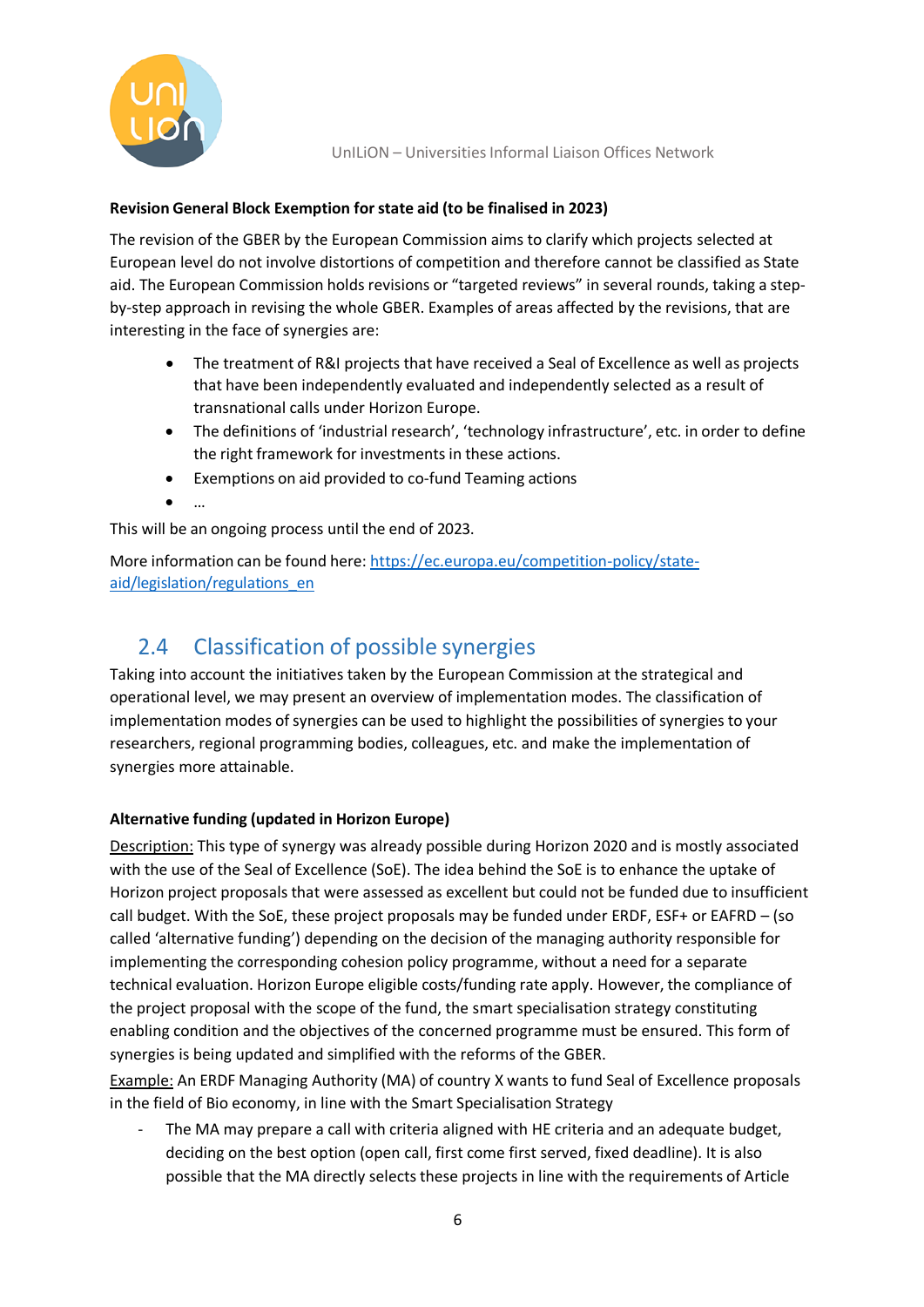

67(5) CPR (equal treatment for all Seal of Excellence holders must be ensured) when such possibility is foreseen in the concerned programme.

- Seal proposals responding to the call or selected directly are checked only against the elements set out in Article 67(5) i.e. compliance with the programme objectives, scope of the fund and enabling condition. Apart from this compliance check, no new technical evaluation is required.
- If the checks are fine, the MA can provide up to the same financial support as foreseen by HE, calculated on the same eligible costs. No state aid notification is required provided the conditions set out in Articles 25a and 25b of the GBER are met.
- The company receives ERDF support and is followed up by the MA (or intermediate body) responsible for implementing the cohesion policy programme following the specific grant rules.

### **Integrated or combined funding (new in Horizon Europe)**

Description: Allowing contributions from programmes under shared management to Horizon Europe partnerships to be recognised as national contributions.

Example: Combined funding from shared management fund to Horizon Europe Co-funded and Institutionalised partnerships

- Financial contributions from programmes co-financed by the ERDF, the ESF+, the EMFF and the EAFRD may be considered as a contribution of the participating Member State for the purpose of participating in co-funded or institutionalised Horizon Europe partnerships.
- Co-financing rates and other applicable provisions of the Common Provisions Regulation proposal and the fund-specific regulations are applied.

### **Voluntary transfer of funding to Horizon Europe (new in Horizon Europe)**

Description: Member States may - on a voluntary basis - transfer up to 5% of their allocation for funds under a shared management programme covered by the CPR to directly or indirectly managed programmes (including Horizon Europe) for the benefit of the transferring Member State. The amounts transferred have to be implemented in accordance with the rules of the instrument to which the resources are transferred. Where national authorities do not attach any conditions to the use of the CPR Funds transferred to direct or indirect management, such Union funding would not qualify as State resources. For this to be the case

- The evaluation and selection of beneficiaries / projects to be supported is made in accordance with the EU central programme rules (in this case Horizon Europe).
- Rules of Horizon Europe will apply to the amounts transferred from any of the shared management Funds covered by the CPR and the amounts will be used for the benefit of the Member State concerned with the same modalities of project implementation that any other Horizon Europe project. Rules applied: Rules of Horizon Europe will apply to the amounts transferred from any of the shared management Funds covered by the CPR and the amounts will be used for the benefit of the Member State concerned with the same modalities of project implementation that any other Horizon Europe project.

Example: A Member State decides to transfer funds from an ERDF programme to Horizon Europe, e.g. to support proposals from the country under the EIC Accelerator. The resources are used to fund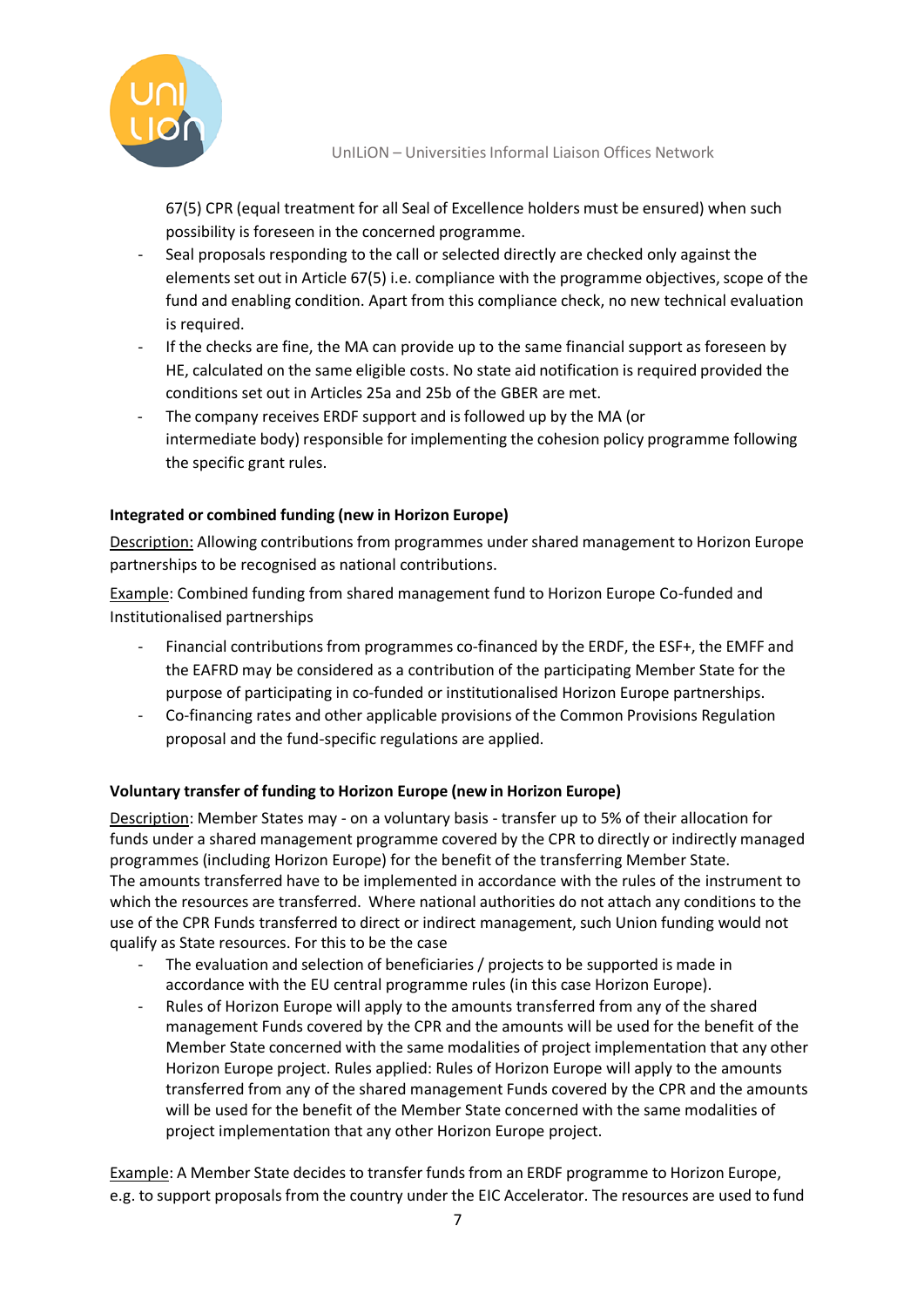

proposals under an EIC Accelerator call under Horizon Europe, following the ranking list for the country in question, through grant agreements concluded by the end of year n+1 following the year where the transferred resources are made available to Horizon Europe.

### **Sequential funding (same asin H2020)**

Description: Horizon Europe support and other EU-funding complement each other by funding the same project but for different activities. Results of previous EU funded projects are used for new projects. These can be implemented in an "up-stream" or "down-stream" sense. Up-stream refers to preparing regional R&I players to excel, down-stream refers to providing the means to exploit and diffuse R&I results. To attain this form of synergies, there needs to be an alignment of the strategic objectives of Horizon Europe and other Union programmes.

Example:

- Hypothetical up-stream: ERDF intervenes to finance the growth and improvement of research and innovation ecosystems. Horizon Europe may subsequently intervene to finance the development of business plans to create centres of excellence, industrial pilot "test industrial pilot "test beds", feasibility studies of research infrastructures.
- Hypothetical down-stream: The ERDF can intervene to bring to the market the results of Horizon Europe-funded projects to the market, accelerating deployment and transfer to marketable products and integration into value chains.

### **Cumulative funding (Updated in Horizon Europe)**

Description: Cumulative funding makes it possible for the same action to receive two separate contributions from two Union funds or programmes, with due regard to the principle of co-financing laid down in the Financial Regulation. Under no circumstances can the combined amount exceed 100% of the eligible costs of the action and there needs to be a mechanism providing for effective control in this regard. This combination is possible between two directly managed programmes (e.g. Horizon Europe and Digital Europe) or between directly managed programmes and programmes under shared management (e.g. Horizon Europe and ERDF). Calls may stipulate that an action can receive support from several programmes. Two separate grant agreements will be signed for each respective part. The grant agreements will specify the link to the other grant agreement. The rules of each contributing Union programme shall apply to its respective contribution to the action. Example:

- From Horizon 2020 and E+: SwafS call in Horizon Europe for proposals dedicated to European Universities selected under Erasmus+ to build on the R&I base of European Universities made cumulative funding between E+ and H2020 possible.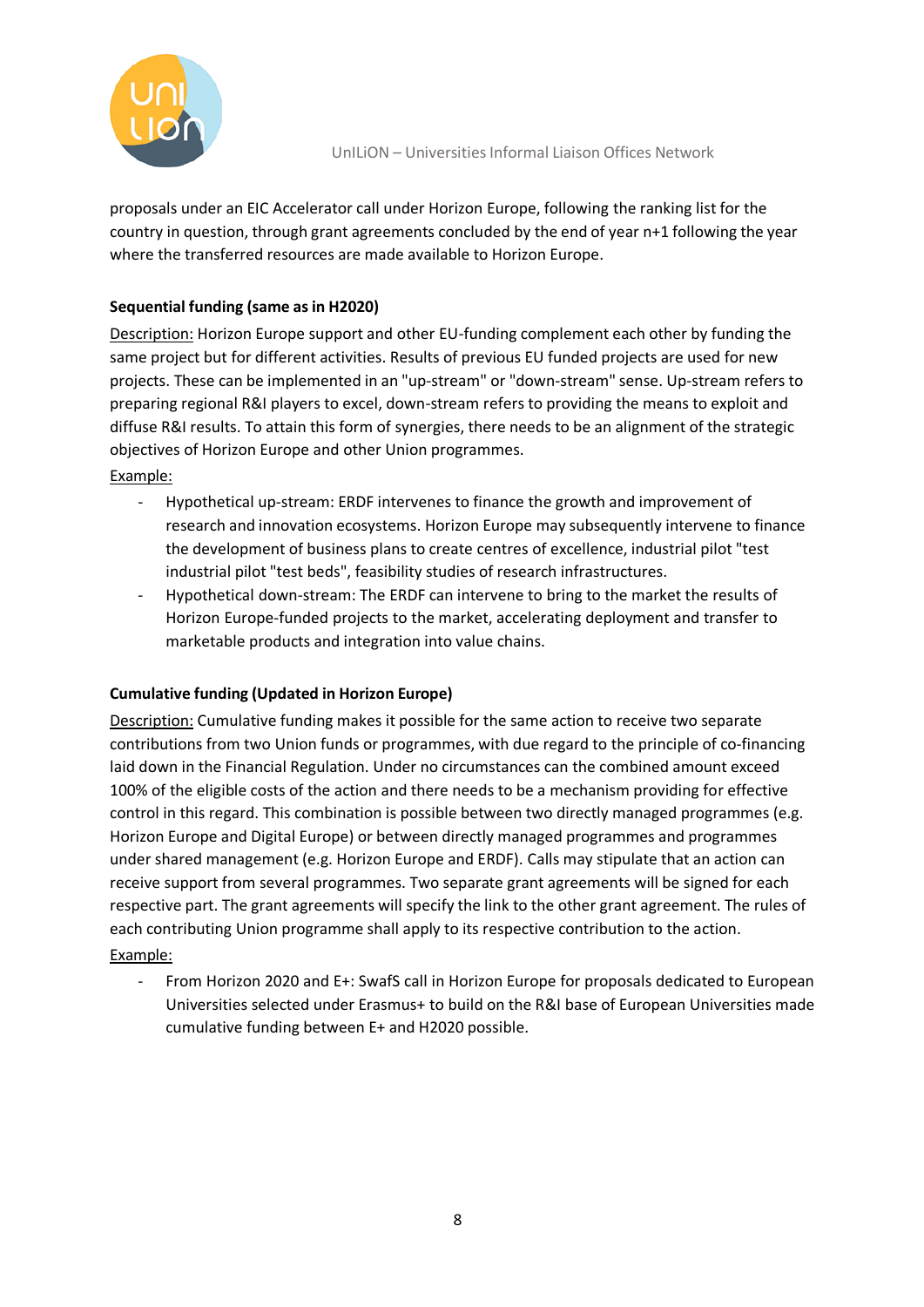

# **3. First steps to implement synergies**

<span id="page-8-0"></span>Implementing synergies requires collaboration across institutions, governmental entities and R&I sectors. To enhance the implementation of synergies with Horizon Europe therefore requires universities reaching out to their regional authorities and research partners. Three action points can be identified in this perspective.

1. Develop a common understanding of synergies at your institution, with your regional authorities and with other beneficiaries.

A common understanding of the possibilities of synergies is essential in developing a strategy to implement these synergies. Discussing synergies with regional authorities and other the stakeholders in the university ecosystem is essential to identify possibilities to implement synergies. By sharing intelligence (such as this vademecum) with your regional authorities, by discussing it with your pears and add it up with examples from your institution or region may be instrumental.

2. Develop strategic objectives in R&I in cocreation with regional authorities.

Implementing synergies with Horizon Europe is about amplifying impact of research and innovation. Engage with your regional authorities and other stakeholders to spell out strategic objectives in which synergies may be instrumental to attain these objectives.

3. Share best practices.

Share best practices to learn and keep you and your regional authorities inspired by the implementation of synergies with Horizon Europe in reaching strategic goals.